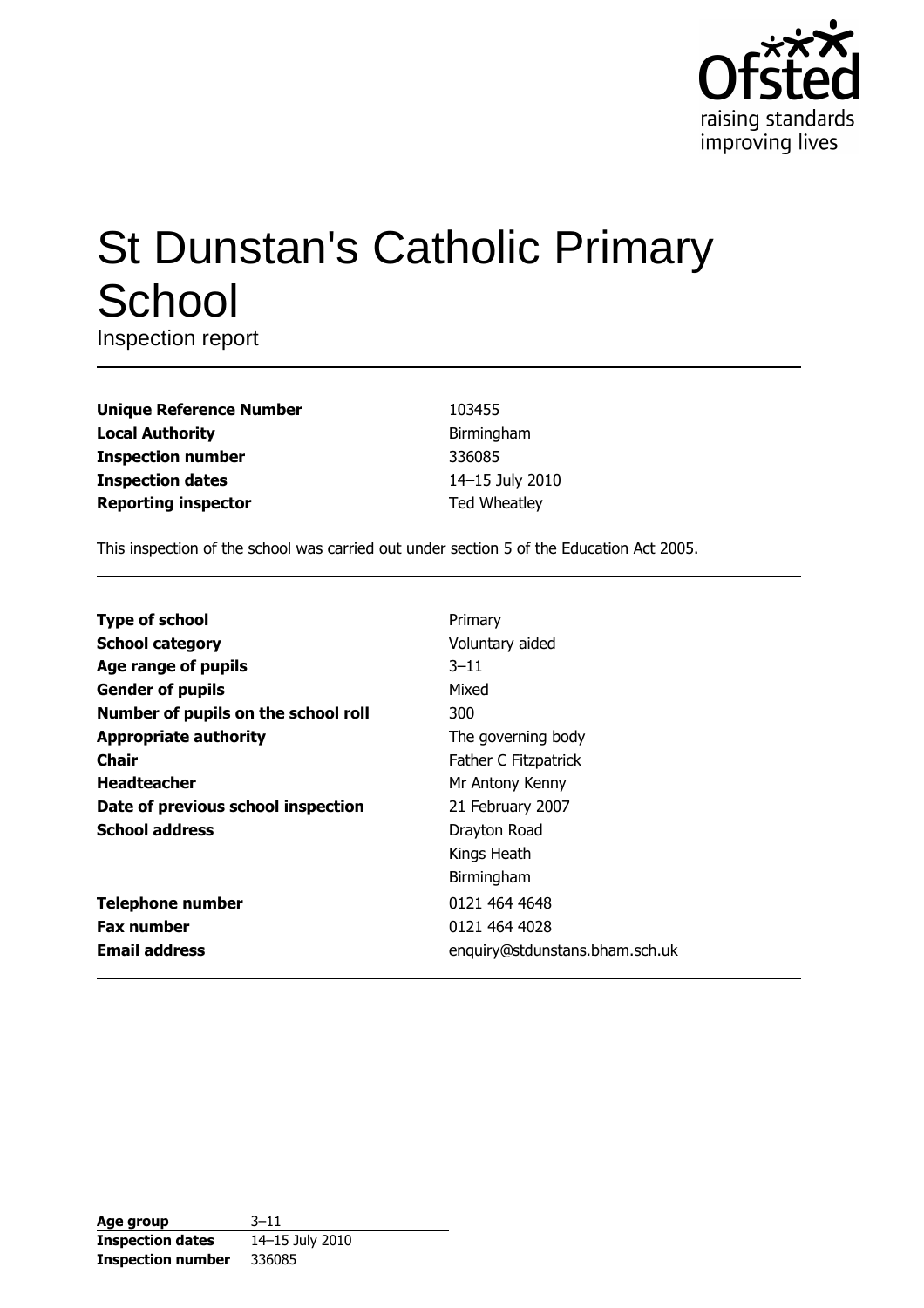The Office for Standards in Education, Children's Services and Skills (Ofsted) regulates and inspects to achieve excellence in the care of children and young people, and in education and skills for learners of all ages. It regulates and inspects childcare and children's social care, and inspects the Children and Family Court Advisory Support Service (Cafcass), schools, colleges, initial teacher training, work-based learning and skills training, adult and community learning, and education and training in prisons and other secure establishments. It rates council children's services, and inspects services for looked after children, safequarding and child protection.

Further copies of this report are obtainable from the school. Under the Education Act 2005, the school must provide a copy of this report free of charge to certain categories of people. A charge not exceeding the full cost of reproduction may be made for any other copies supplied.

If you would like a copy of this document in a different format, such as large print or Braille, please telephone 08456 404045, or email enquiries@ofsted.gov.uk.

You may copy all or parts of this document for non-commercial educational purposes, as long as you give details of the source and date of publication and do not alter the documentation in any way.

Royal Exchange Buildings St Ann's Square Manchester M2 7LA T: 08456 404045 Textphone: 0161 618 8524 E: enquiries@ofsted.gov.uk W: www.ofsted.gov.uk © Crown copyright 2010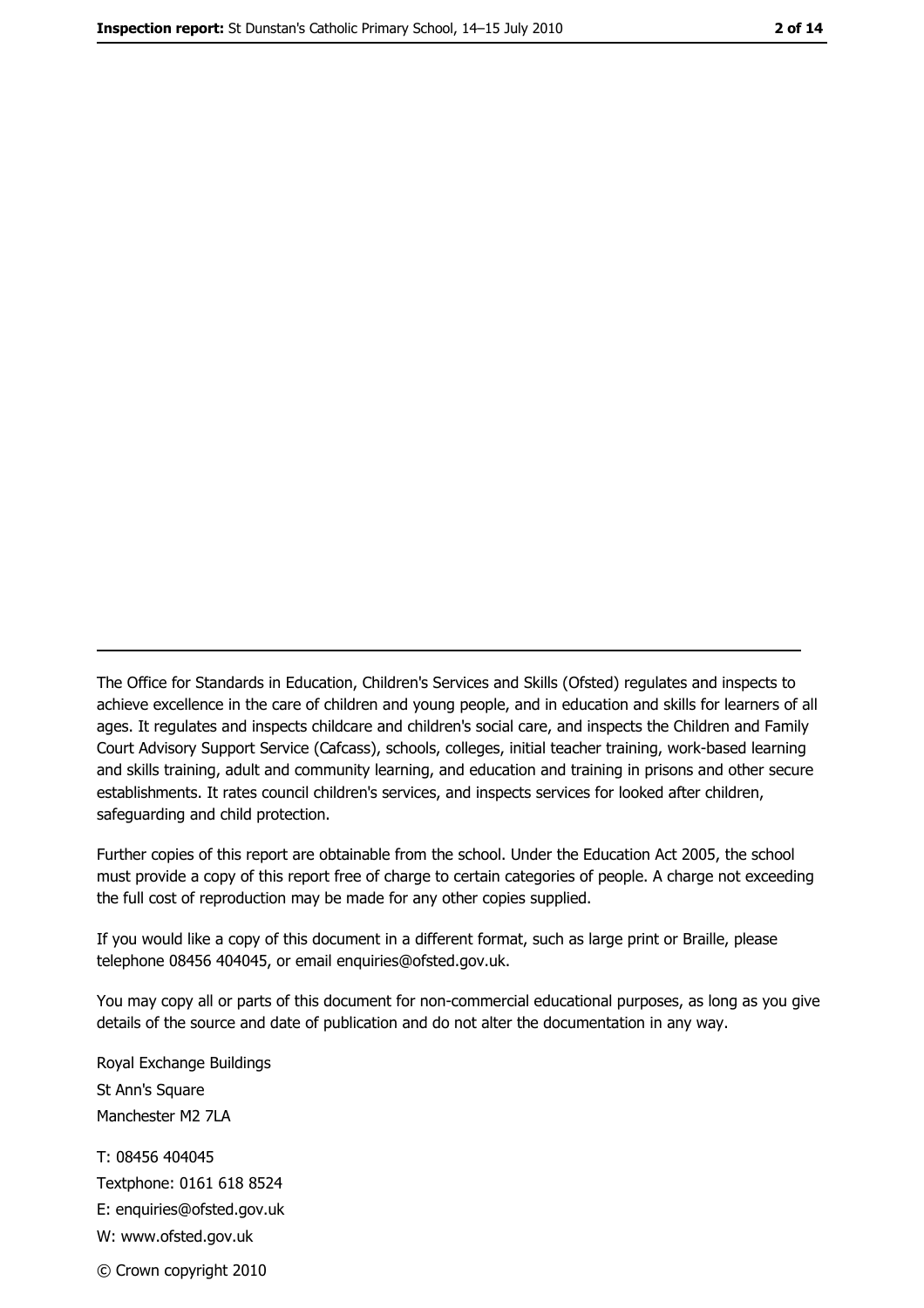# **Introduction**

This inspection was carried out by three additional inspectors, who observed 17 lessons taught by 12 teachers. Inspectors talked to groups of pupils, staff, governors and school improvement partner. They observed the school's work, looked at pupils' books, information about their progress and school planning. They looked at 93 parental questionnaires.

The inspection team reviewed many aspects of the school's work. It looked in detail at the following:

- how effectively teaching meets the needs of different groups of pupils  $\blacksquare$
- the effectiveness of procedures to deal with absence  $\blacksquare$
- how effectively apparent weaknesses in science and information and  $\blacksquare$ communication technology have been dealt with.

# Information about the school

This is an average sized school. Most pupils come from White British backgrounds. The few pupils of minority ethnic heritage speak mainly Urdu, Gujurati or Polish. A small proportion of these pupils are in the early stages of learning English. A broadly average proportion of pupils have special educational needs and/or disabilities. These pupils have either moderate learning difficulties, autistic spectrum disorders, speech and language difficulties or hearing impairment. The school has national Healthy Schools status and the Activemark award. The school runs a before- and after-school club.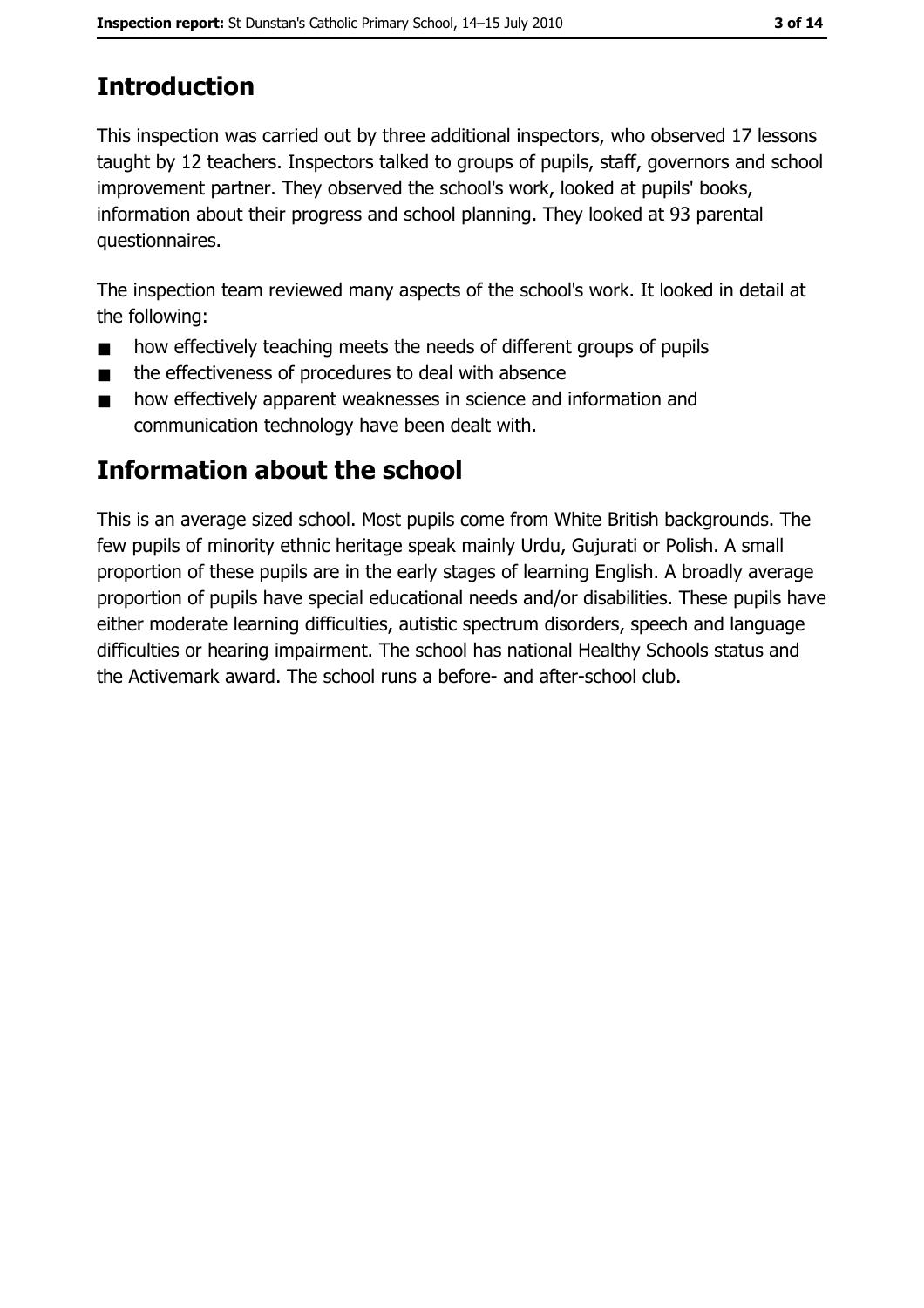# **Inspection judgements**

### Overall effectiveness: how good is the school?

#### The school's capacity for sustained improvement

## **Main findings**

This is a good school. It has outstanding strengths in how well partnerships promote pupils' learning and well-being and in promoting community cohesion. Attainment is above average and, despite being slightly lower this year because of the larger proportion of pupils with special educational needs and/or disabilities in Year 6, it is generally rising. The most able pupils do particularly well, especially in English and mathematics. Pupils make good progress and their positive attitudes to learning make a significant contribution to this. Pupils with special educational needs and/or disabilities generally make good progress. Some of these make excellent progress but a small proportion make less progress than would normally be expected. Pupils with English as an additional language make good progress and some make excellent progress. In the Early Years Foundation Stage, children make good and sometimes excellent progress and by the time they enter Year 1 the standards they reach are generally above average.

Pupils enjoy school and take delight in learning. They behave well and are considerate in their dealings with each other. They have a good understanding of the importance of having a healthy lifestyle, most pupils eat sensibly and all take part in the daily 'wake-up, shake-up' exercises. Pupils feel exceptionally safe. They know how to behave in the face of risks and say that bullying is extremely rare. Pupils readily take on responsibilities: the school council represents pupils' views well and helps organise social events. Pupils have good literacy, numeracy and computer skills which prepare them well for the next stage of their education.

Teaching is good and improving. Relationships are very good and help motivate pupils to learn. Learning is usually fast paced with a wide range of activities that catch pupils' attention and establish positive attitudes to learning. Work is usually challenging, and matched to the learning needs of most groups of pupils although occasionally work is not matched to the learning needs of some lower attaining pupils. This is mainly because the available detailed assessment information is not used effectively to plan work that is matched to pupils' prior attainment or to help track how well pupils make progress. The best marking tells pupils how well they are doing and how to improve and time is then provided for pupils to follow up on the advice given. However, this is inconsistent and pupils are not always clear about how well they are doing or how to improve. The curriculum is good and benefits from close links with the adjacent secondary specialist college, particularly in developing investigative science, computer skills and in the range of well supported sports activities. There is an effective emphasis on literacy, numeracy and information and communication technology (ICT) throughout the curriculum to help raise standards in these subjects. The school has dealt with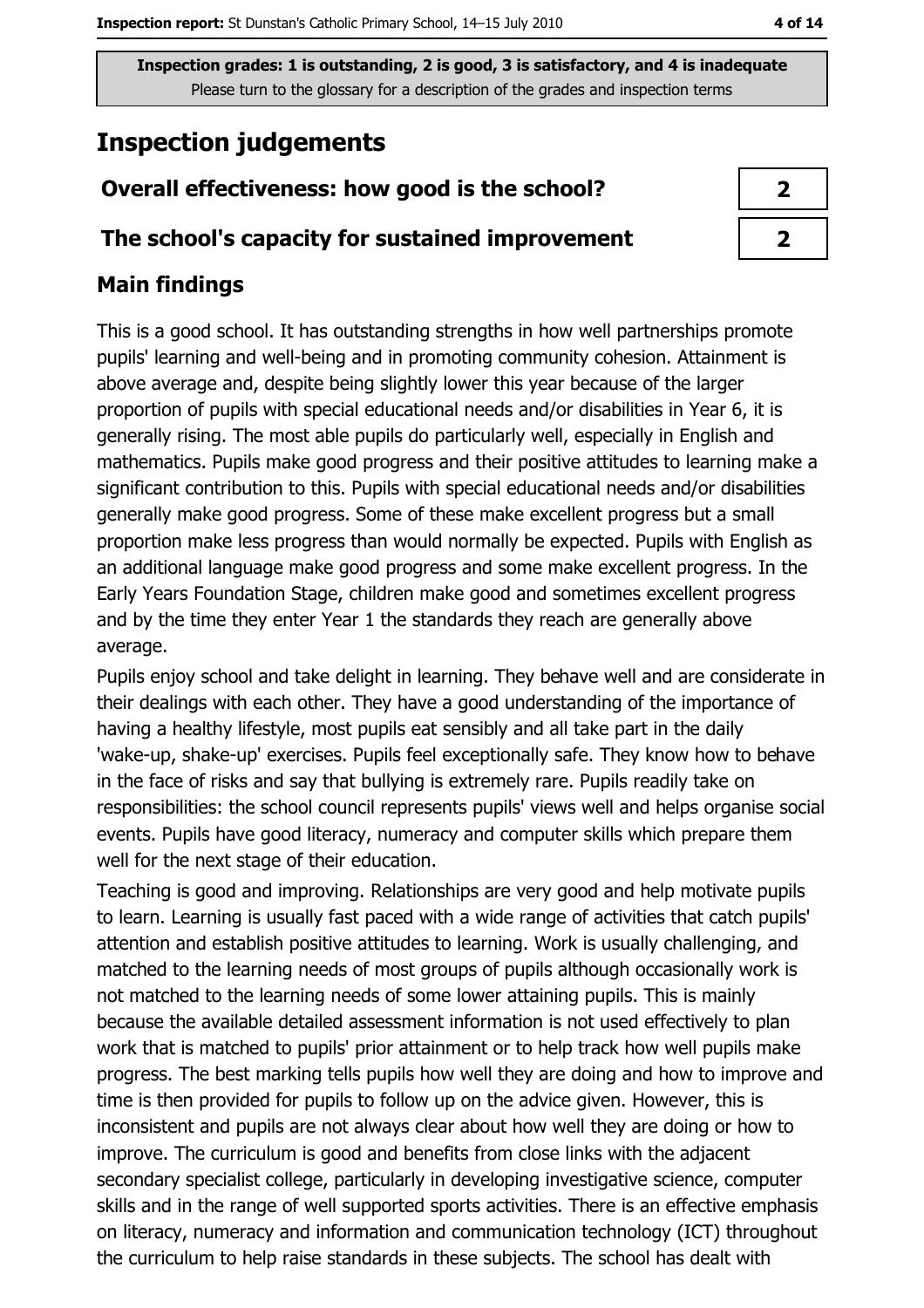relative weaknesses in science and ICT well.

The quality of care, guidance and support is good. The level of support for pupils, and their families, in vulnerable situations is excellent. Transition arrangements to support the move to secondary school are good, and excellent for the majority of pupils who go on to the secondary school close by. Strategies to reduce absence are good and have helped to raise attendance to average. The before- and after-school clubs care well for those attending.

The school is well led and managed. The headteacher gives a clear direction for the work of the school. He is ably supported by all in leadership roles and has managed staffing difficulties sympathetically and effectively. The governing body is supportive and challenging. Self-evaluation is good and the school accurately identifies the areas it needs to improve. Efforts to promote community cohesion have an outstanding impact on how well pupils understand and respect the traditions of people from different ethnic and social backgrounds. Pupils' progress and attendance are improving, teaching is improving, and the capacity to sustain improvement is good.

## What does the school need to do to improve further?

- Improve pupils' progress by January 2011 and make better use of assessment  $\blacksquare$ information to:
	- make sure that work is always matched to the learning needs of all pupils, especially of the lowest attaining pupils
	- quide teachers' planning and to help track the progress of all pupils
	- develop pupils' skills in assessing their own performance and to plan the next steps in their learning
	- ensure marking gives specific guidance on how to improve work, and is supported by opportunities to act on the advice given.

## **Outcomes for individuals and groups of pupils**

Learning is good and for some pupils of all abilities it is outstanding. Pupils' progress in literacy and numeracy is improving and progress in writing is especially good. For example, in a lesson on recounting a story from a personal point of view, pupils worked in pairs practising what they wanted to say and explaining their ideas before they wrote anything down. Improving progress in numeracy is effectively promoted by numeracy activities in other subjects. For example, drawing graphs in science and then extracting information from them is effective in developing pupils' ability to handle numerical data and to calculate. Pupils' ability to think and work independently is improving as the range of problem solving and enquiry activities expands. The progress made by pupils with special educational needs and/or disabilities stalls a little when activities are better suited to more able pupils. Nevertheless, progress by these pupils and those with English as an additional language is good overall and sometimes excellent when they receive exceptionally good support that is sensitively matched to their learning needs.

 $2<sup>1</sup>$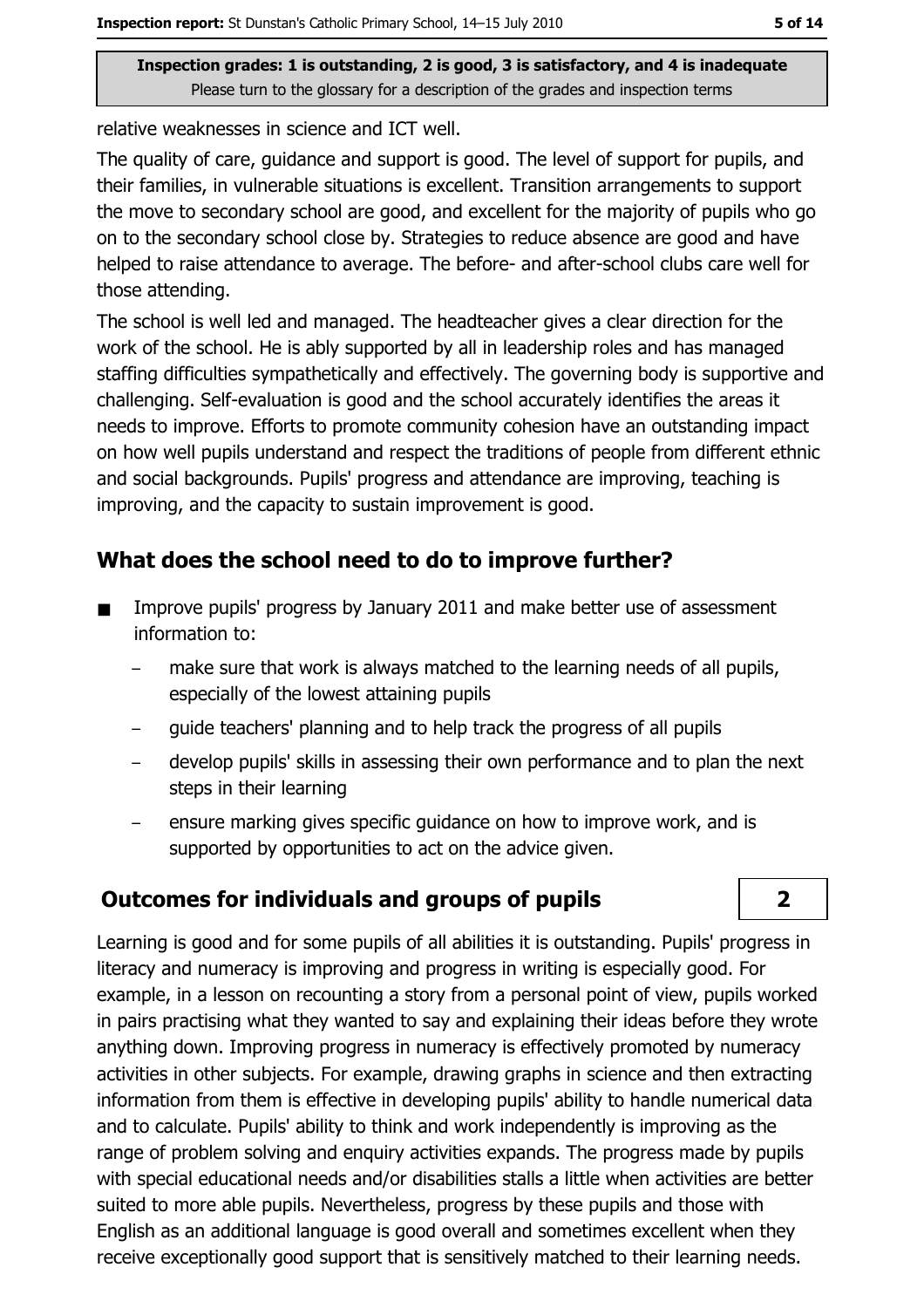Pupils enjoy being at school. Their contributions to the school community are good. For example, many pupils are involved in eco activities, organising the school playgrounds, links with other schools, as dinner monitors and playground supervisors. They raise money for charities and have well-established links with a school in Chicago. Pupils' spiritual, moral, social and cultural development is outstanding. They have exceptional social skills, relate their behaviour to Christian values and value the traditions of pupils from different backgrounds in their school.

These are the grades for pupils' outcomes

| Pupils' achievement and the extent to which they enjoy their learning<br>Taking into account:                             | $\overline{\mathbf{2}}$  |
|---------------------------------------------------------------------------------------------------------------------------|--------------------------|
| Pupils' attainment <sup>1</sup>                                                                                           | $\overline{2}$           |
| The quality of pupils' learning and their progress                                                                        | $\overline{2}$           |
| The quality of learning for pupils with special educational needs and/or<br>disabilities and their progress               | $\overline{\phantom{a}}$ |
| The extent to which pupils feel safe                                                                                      | 1                        |
| <b>Pupils' behaviour</b>                                                                                                  | $\overline{\mathbf{2}}$  |
| The extent to which pupils adopt healthy lifestyles                                                                       | $\mathbf{2}$             |
| The extent to which pupils contribute to the school and wider community                                                   | $\overline{\mathbf{2}}$  |
| The extent to which pupils develop workplace and other skills that will<br>contribute to their future economic well-being | $\overline{2}$           |
| Taking into account:<br>Pupils' attendance <sup>1</sup>                                                                   | 3                        |
| The extent of pupils' spiritual, moral, social and cultural development                                                   | 1                        |

## How effective is the provision?

Learning is interesting and fun. Teachers have high expectations of how pupils should behave and achieve, and the extremely good relationships in classrooms ensure the high levels of involvement and effort made by pupils. Teachers encourage pupils' engagement in learning through guestioning, discussion and varied, challenging activities. While assessment is accurate and the school has a lot of information about pupils' performance, teachers do not always use it well enough to track pupils' progress or to ensure the work is matched to their learning needs. Teachers encourage pupils to

The grades for attainment and attendance are: 1 is high; 2 is above average; 3 is broadly average; and 4 is low.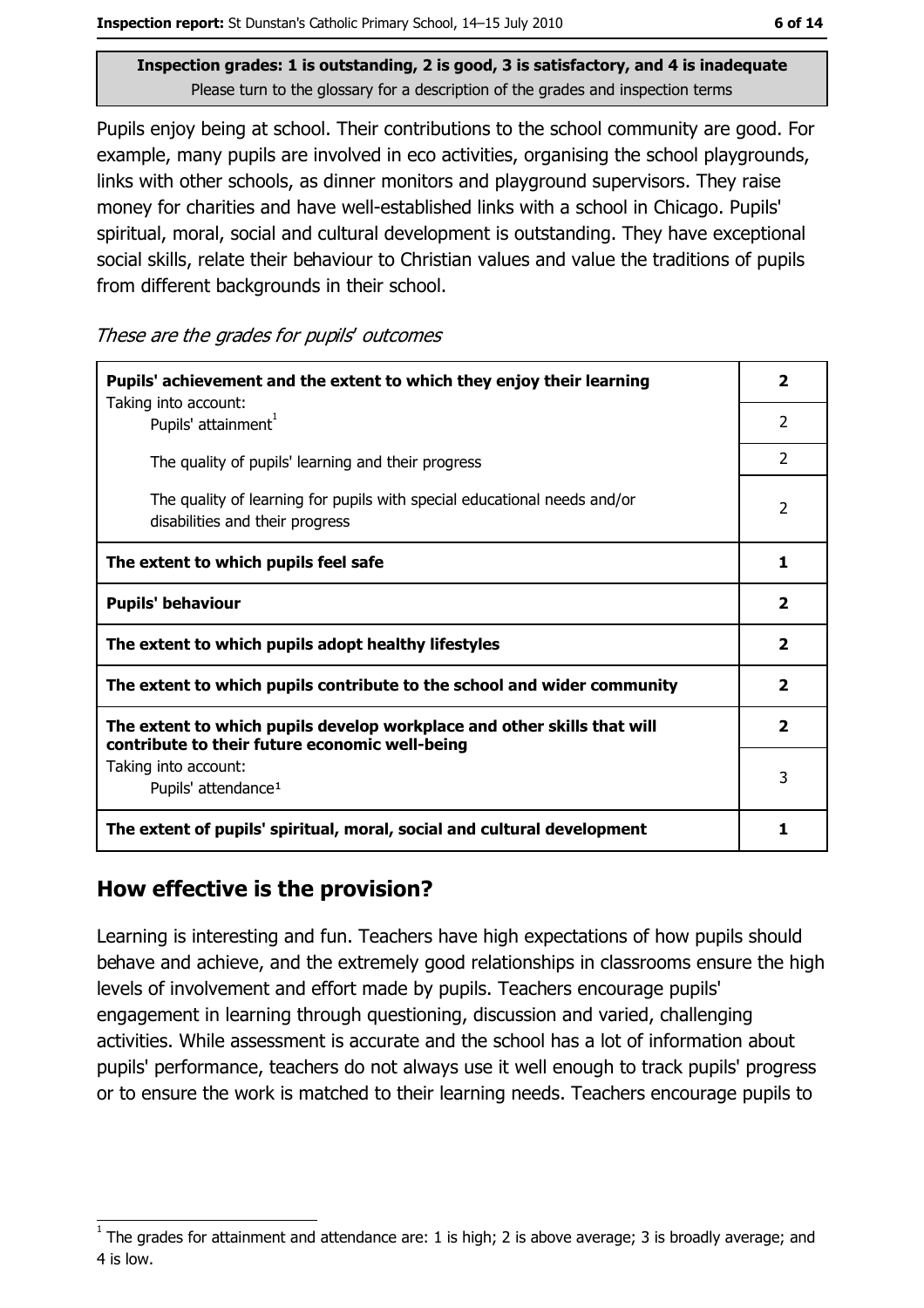assess their own work, and that of one another, but pupils are not always clear about what they are looking for or how they move on.

The curriculum motivates pupils to want to learn. Writing and numeracy activities, which are established in most subjects, contribute effectively to improving basic skills. For example, interpreting data from graphs helps pupils to understand mathematics, and using computers to research ideas about feelings contributes well to pupils' personal, social and health education. The range of trips and visitors enriches pupils' experience. There is a wide range of activities, especially sports, run at lunchtime and after school, with a good level of support from pupils. Provision for ICT is good. Although enquiry activities are not fully embedded in the science curriculum, they are improving. For the most part, the curriculum is well organised to meet the needs of all groups of pupils.

The school takes a great deal of care of pupils and liaises closely with families and external agencies to ensure individual social and educational needs are well met. This is exceptionally good for pupils experiencing personal and emotional difficulties, and is appreciated by families. The impact of efforts to deal with absence is effective. It includes synchronising the holidays with the nearby secondary school, and working intensively with a small number of pupils to reduce their absence. Procedures to support pupils with special educational needs and/or disabilities are good. Support for these pupils is well planned and organised and for the most part is effective. For example, trained support staff and special resources are used well to promote the learning of pupils with hearing impairment or speech and language difficulties.

These are the grades for the quality of provision

| The quality of teaching                                                                                    |  |
|------------------------------------------------------------------------------------------------------------|--|
| Taking into account:<br>The use of assessment to support learning                                          |  |
| The extent to which the curriculum meets pupils' needs, including, where<br>relevant, through partnerships |  |
| The effectiveness of care, guidance and support                                                            |  |

#### How effective are leadership and management?

The headteacher is ambitious for the school and is determined that standards and progress must continue to improve. His ambition is reflected in the work of all staff. Work to improve teaching is successful and ensures staff have good professional development opportunities. The governing body provides considerable support, helped by increasing involvement in the school's day-to-day activities. Governors are fully involved in school improvement planning and setting school targets. Although lower attaining pupils occasionally do less well than their classmates in lessons, the school is working effectively to ensure all pupils achieve equally well overall, and the differences in progress made by different groups of pupils are narrowing. Efforts to eliminate discrimination of all types are effective. For example, the school ensures that pupils do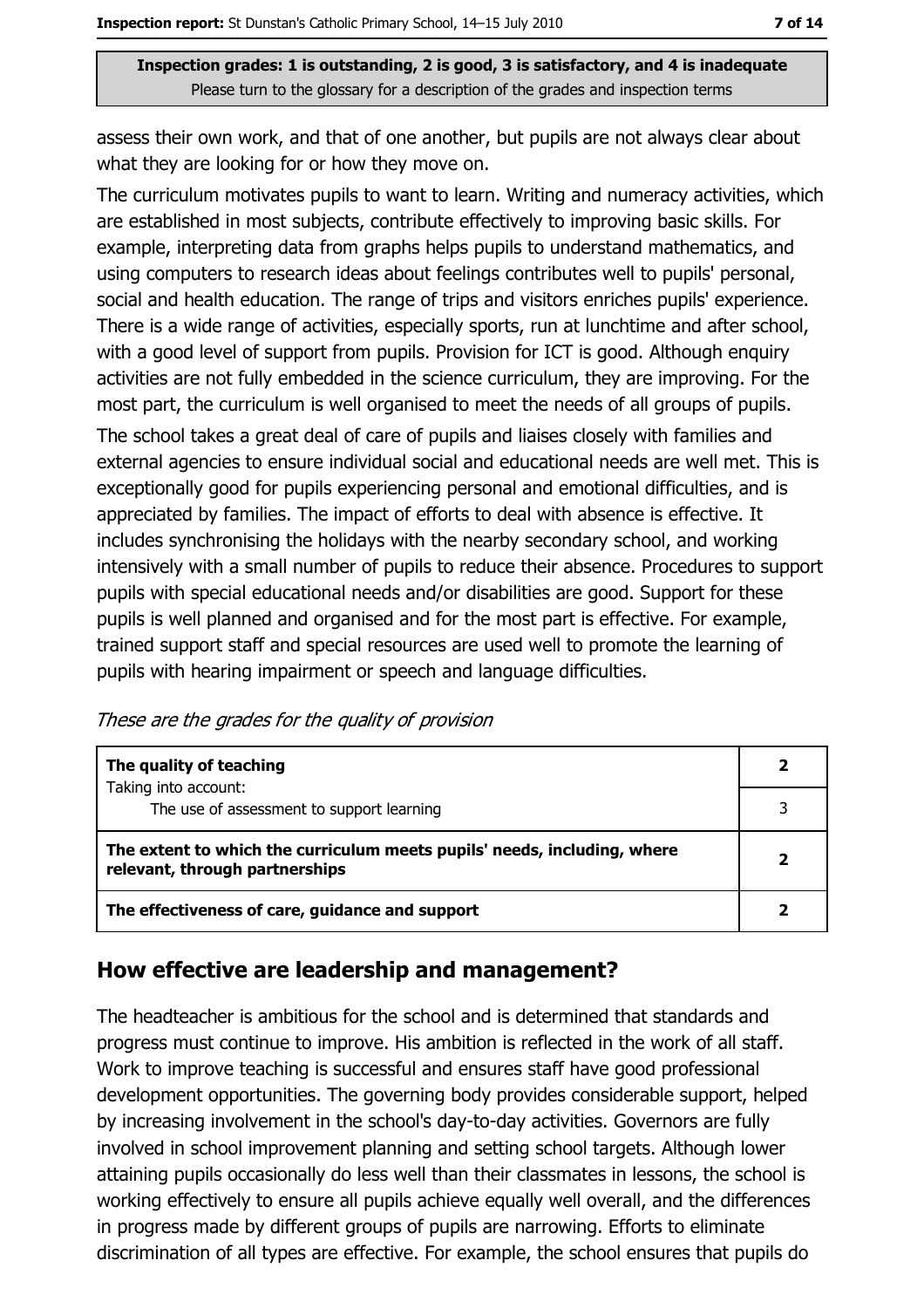not miss out on educational activities because of financial hardship. Excellent links with the local authority, social services and church organisations contribute effectively to pupils' well-being and learning. For example, pupils' learning benefits significantly from the science, sports and ICT support it receives from the nearby specialist college. Engagement with families is good and the school seeks parents' and carers' views and acts on them. Excellent promotion of community cohesion is exemplified by pupils' extensive knowledge and respect for the traditions and values of cultures represented in the school and local community, and their knowledge of cultures around the world. At the time, of the inspection the requirements for safeguarding were in place.

These are the grades for leadership and management

| The effectiveness of leadership and management in embedding ambition and<br>driving improvement                                                                     | $\overline{\mathbf{2}}$ |
|---------------------------------------------------------------------------------------------------------------------------------------------------------------------|-------------------------|
| Taking into account:<br>The leadership and management of teaching and learning                                                                                      | 2                       |
| The effectiveness of the governing body in challenging and supporting the<br>school so that weaknesses are tackled decisively and statutory responsibilities<br>met | $\mathbf{2}$            |
| The effectiveness of the school's engagement with parents and carers                                                                                                | $\overline{\mathbf{2}}$ |
| The effectiveness of partnerships in promoting learning and well-being                                                                                              | 1                       |
| The effectiveness with which the school promotes equality of opportunity and<br>tackles discrimination                                                              | $\overline{\mathbf{2}}$ |
| The effectiveness of safeguarding procedures                                                                                                                        | з                       |
| The effectiveness with which the school promotes community cohesion                                                                                                 | 1                       |
| The effectiveness with which the school deploys resources to achieve<br>value for money                                                                             | $\overline{\mathbf{2}}$ |

## **Early Years Foundation Stage**

Children make good progress across all areas of learning and the most able make excellent progress. A small minority of children start school with skills that are below national expectations for their age, especially in literacy and calculating, but children generally reach or exceed expected levels by the start of Year 1. Progress is especially good in the development of personal and social skills, physical and creative skills and in knowledge and understanding of the world. Teaching is good. Relationships are very good and encourage children to become fully engaged in learning activities. Children enjoy learning and join in all activities with increasing confidence. The range of activities is good, both inside and outside, and children generally have access to the full curriculum. Opportunities for developing speaking and writing skills in the outdoor area are a little limited, although improving. Adults' assessment of children's performance and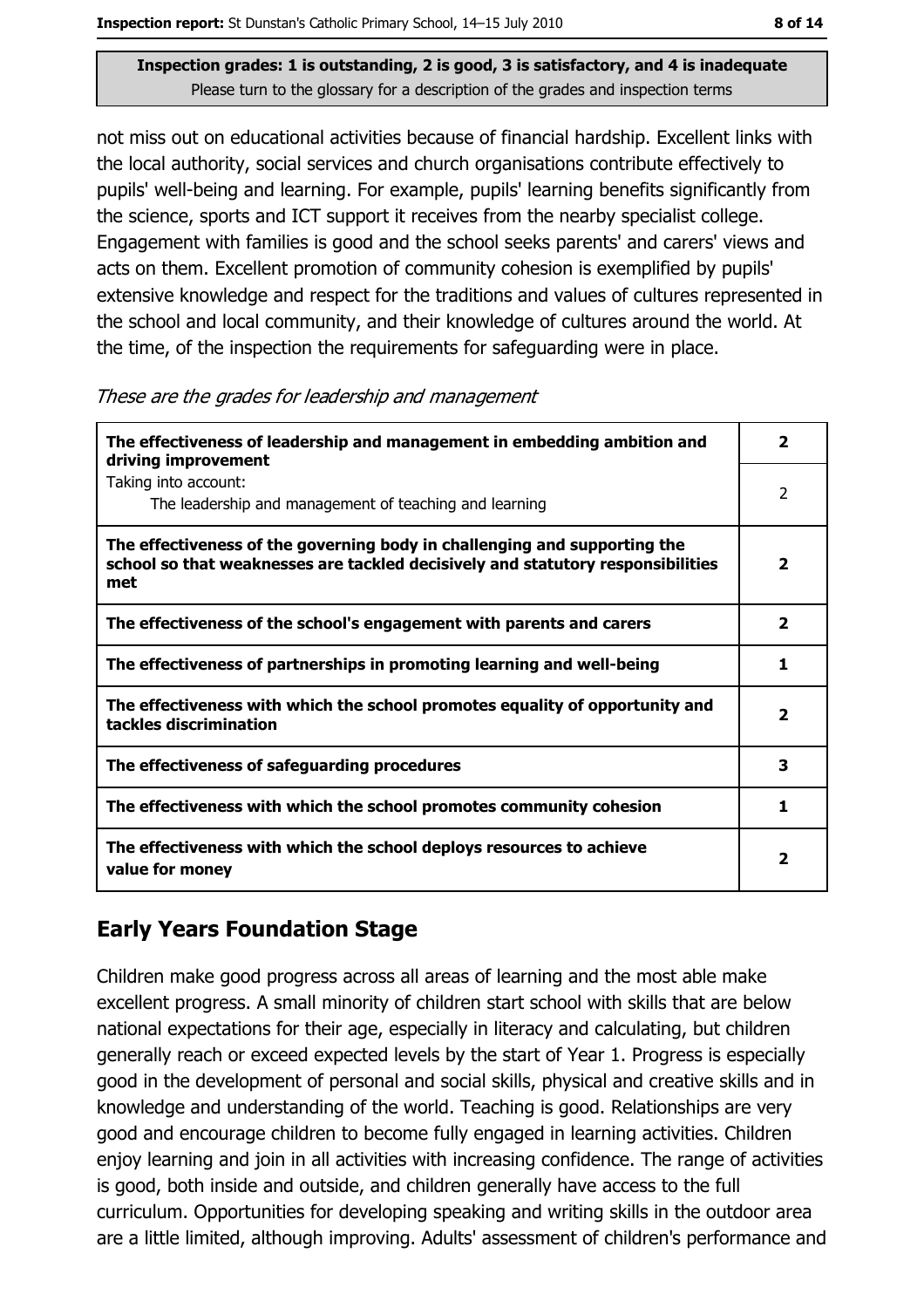progress is generally secure, but not always sufficiently focussed on their learning needs or on identifying the next steps in learning. Staff are aware of this and the use of assessment is improving. The quality of care and support and relationships with families are excellent, with very good communication and extensive opportunities for parents to find out about the Nursery and staff before children join. Leadership and management are good, and staff have a good understanding of the areas for improvement.

These are the grades for the Early Years Foundation Stage

| <b>Overall effectiveness of the Early Years Foundation Stage</b><br>Taking into account:     | $\mathbf{2}$   |
|----------------------------------------------------------------------------------------------|----------------|
| Outcomes for children in the Early Years Foundation Stage                                    |                |
| The quality of provision in the Early Years Foundation Stage                                 |                |
| The effectiveness of leadership and management of the Early Years<br><b>Foundation Stage</b> | $\overline{2}$ |

#### **Views of parents and carers**

The great majority of parents and carers who responded to the questionnaire are almost entirely supportive of the school. A small number of parents and carers feel that confidential matters about other children are discussed in their hearing when they come to school, and some feel that the annual report on pupils' progress came too late in the school year. Inspectors found that the school had listened to parents' concerns and acted to address both of these issues. Some parents feel that unacceptable behaviour is not dealt with adequately, but inspectors saw almost entirely good behaviour and effective strategies to deal with the occasional low level misbehaviour of a few pupils.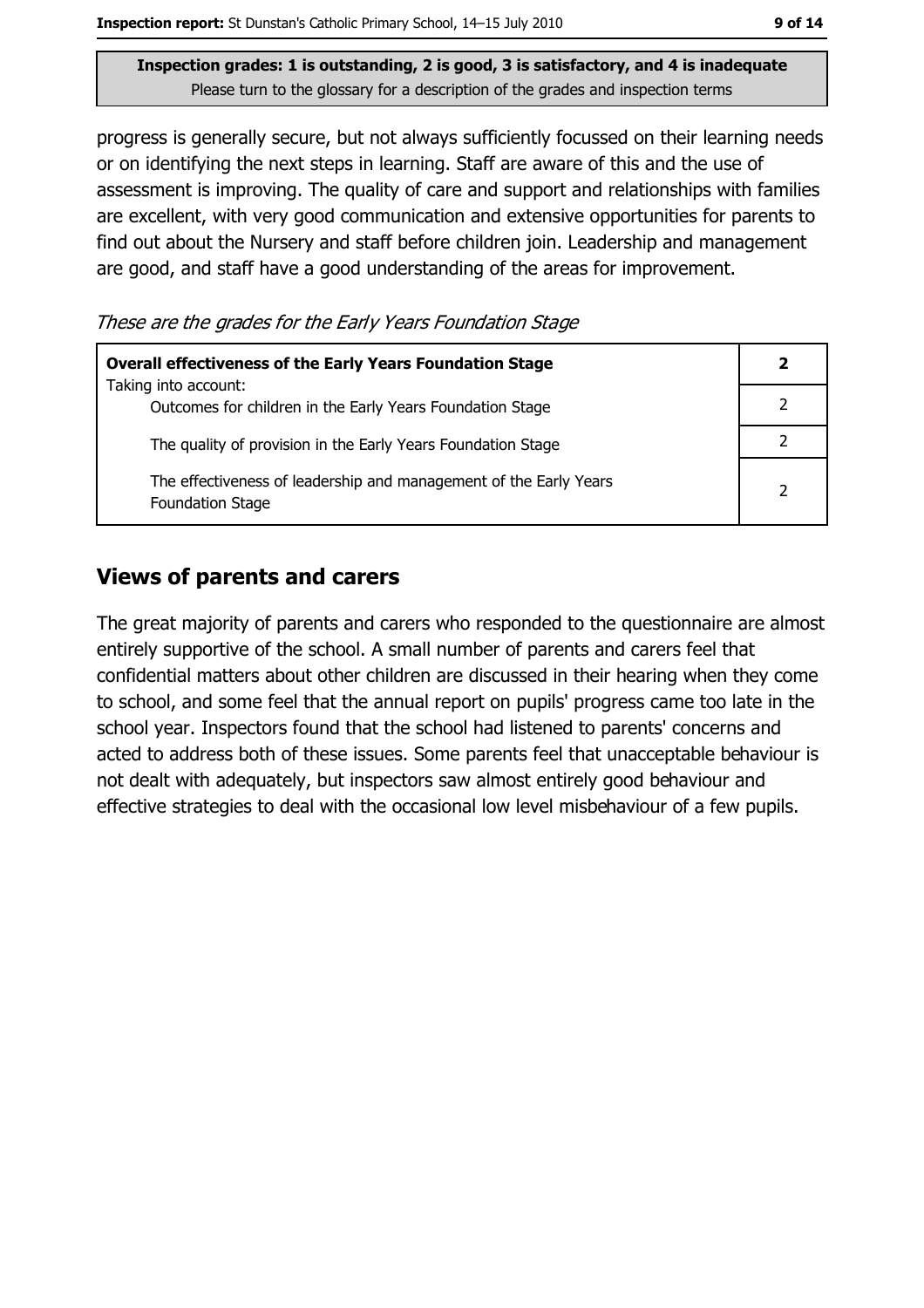#### Responses from parents and carers to Ofsted's questionnaire

Ofsted invited all the registered parents and carers of pupils registered at St Dunstan's Catholic Primary School to complete a questionnaire about their views of the school.

In the questionnaire, parents and carers were asked to record how strongly they agreed with 13 statements about the school. The inspection team received 93 completed questionnaires by the end of the on-site inspection. In total, there are 300 pupils registered at the school.

| <b>Statements</b>                                                                                                                                                                                                                                       | <b>Strongly</b><br><b>Agree</b> |               | <b>Agree</b> |               |                | <b>Disagree</b> |                | <b>Strongly</b><br>disagree |  |
|---------------------------------------------------------------------------------------------------------------------------------------------------------------------------------------------------------------------------------------------------------|---------------------------------|---------------|--------------|---------------|----------------|-----------------|----------------|-----------------------------|--|
|                                                                                                                                                                                                                                                         | <b>Total</b>                    | $\frac{0}{0}$ | <b>Total</b> | $\frac{0}{0}$ | <b>Total</b>   | $\frac{1}{2}$   | <b>Total</b>   | $\frac{0}{0}$               |  |
| My child enjoys school                                                                                                                                                                                                                                  | 56                              | 60            | 34           | 37            | 3              | 3               | $\mathbf{0}$   | $\mathbf{0}$                |  |
| The school keeps my child<br>safe                                                                                                                                                                                                                       | 61                              | 66            | 29           | 31            | 3              | 3               | 0              | 0                           |  |
| The school informs me<br>about my child's progress                                                                                                                                                                                                      | 39                              | 42            | 46           | 49            | 4              | 4               | 3              | 3                           |  |
| My child is making enough<br>progress at this school                                                                                                                                                                                                    | 40                              | 43            | 39           | 42            | 9              | 10              | 3              | 3                           |  |
| The teaching is good at this<br>school                                                                                                                                                                                                                  | 44                              | 47            | 44           | 47            | 3              | 3               | 1              | $\mathbf{1}$                |  |
| The school helps me to<br>support my child's learning                                                                                                                                                                                                   | 36                              | 39            | 47           | 51            | $\overline{7}$ | 8               | 3              | 3                           |  |
| The school helps my child to<br>have a healthy lifestyle                                                                                                                                                                                                | 47                              | 51            | 41           | 44            | 4              | 4               | 0              | $\mathbf 0$                 |  |
| The school makes sure that<br>my child is well prepared for<br>the future (for example<br>changing year group,<br>changing school, and for<br>children who are finishing<br>school, entering further or<br>higher education, or<br>entering employment) | 43                              | 46            | 39           | 42            | 3              | 3               | $\overline{2}$ | $\overline{2}$              |  |
| The school meets my child's<br>particular needs                                                                                                                                                                                                         | 45                              | 49            | 39           | 43            | 3              | 3               | $\overline{2}$ | $\overline{2}$              |  |
| The school deals effectively<br>with unacceptable behaviour                                                                                                                                                                                             | 47                              | 52            | 31           | 34            | 10             | 11              | $\overline{2}$ | $\overline{2}$              |  |
| The school takes account of<br>my suggestions and<br>concerns                                                                                                                                                                                           | 28                              | 30            | 49           | 53            | 11             | 12              | 4              | 4                           |  |
| The school is led and<br>managed effectively                                                                                                                                                                                                            | 43                              | 46            | 38           | 41            | 8              | 9               | $\overline{2}$ | $\overline{2}$              |  |
| Overall, I am happy with my<br>child's experience at this<br>school                                                                                                                                                                                     | 44                              | 48            | 41           | 45            | 3              | 3               | $\overline{2}$ | $\overline{2}$              |  |

The table above summarises the responses that parents and carers made to each statement. The percentages indicate the proportion of parents and carers giving that response out of the total number of completed questionnaires. Where one or more parents and carers chose not to answer a particular question, the percentages will not add up to 100%.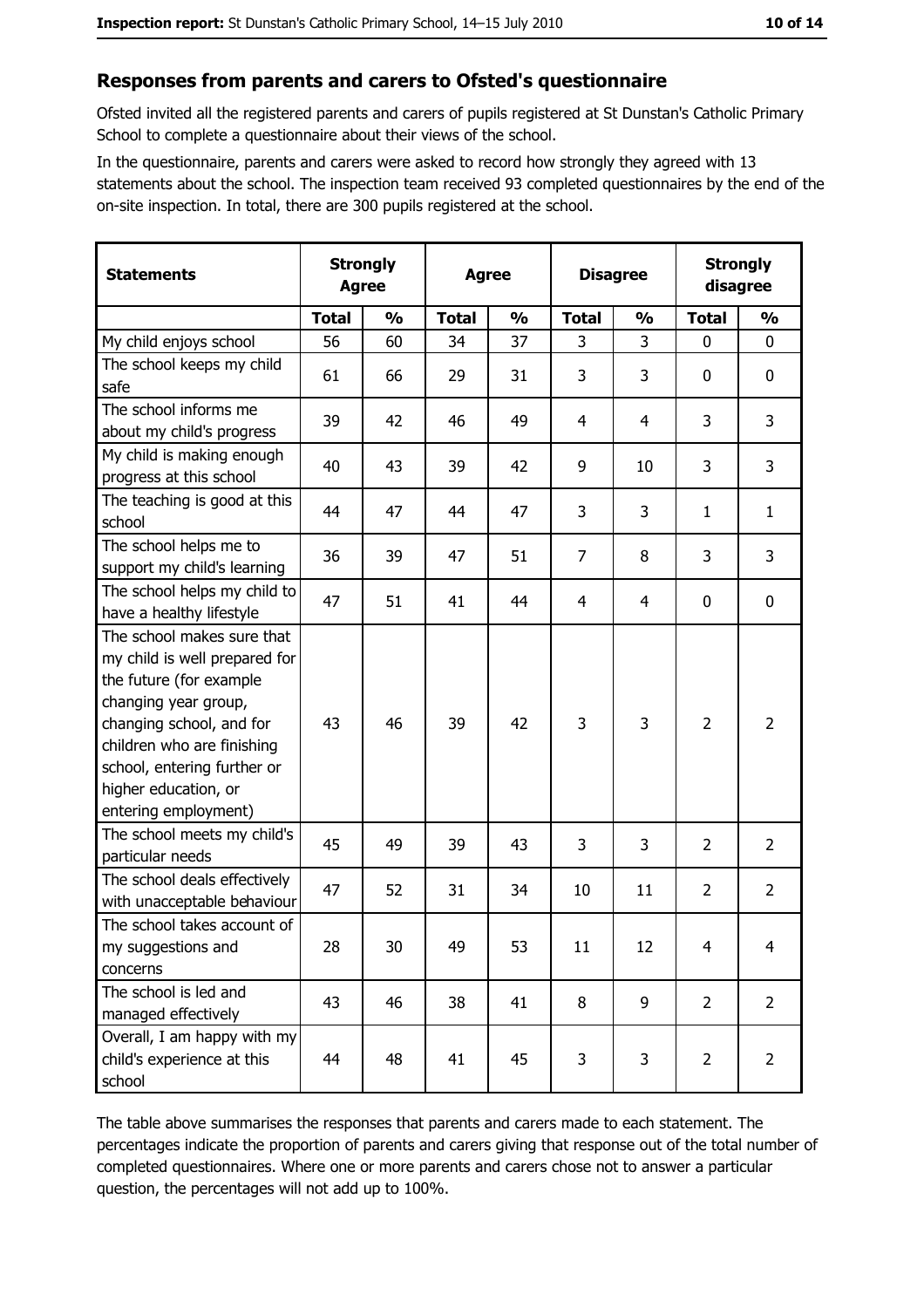# **Glossary**

| Grade   | <b>Judgement</b> | <b>Description</b>                                                                                                                                                                                                               |  |
|---------|------------------|----------------------------------------------------------------------------------------------------------------------------------------------------------------------------------------------------------------------------------|--|
| Grade 1 | Outstanding      | These features are highly effective. An oustanding<br>school provides exceptionally well for its pupils' needs.                                                                                                                  |  |
| Grade 2 | Good             | These are very positive features of a school. A school<br>that is good is serving its pupils well.                                                                                                                               |  |
| Grade 3 | Satisfactory     | These features are of reasonable quality. A satisfactory<br>school is providing adequately for its pupils.                                                                                                                       |  |
| Grade 4 | Inadequate       | These features are not of an acceptable standard. An<br>inadequate school needs to make significant<br>improvement in order to meet the needs of its pupils.<br>Ofsted inspectors will make further visits until it<br>improves. |  |

# What inspection judgements mean

#### **Overall effectiveness of schools**

|                       | Overall effectiveness judgement (percentage of<br>schools) |      |                     |                   |
|-----------------------|------------------------------------------------------------|------|---------------------|-------------------|
| <b>Type of school</b> | <b>Outstanding</b>                                         | Good | <b>Satisfactory</b> | <b>Inadequate</b> |
| Nursery schools       | 51                                                         | 45   | 0                   | 4                 |
| Primary schools       | 6                                                          | 41   | 42                  | 10                |
| Secondary schools     | 8                                                          | 34   | 44                  | 14                |
| Sixth forms           | 10                                                         | 37   | 50                  | 3                 |
| Special schools       | 32                                                         | 38   | 25                  | 5                 |
| Pupil referral units  | 12                                                         | 43   | 31                  | 14                |
| All schools           | 9                                                          | 40   | 40                  | 10                |

New school inspection arrangements were introduced on 1 September 2009. This means that inspectors now make some additional judgements that were not made previously.

The data in the table above is for the period 1 September to 31 December 2009 and is the most recently published data available (see www.ofsted.gov.uk). Please note that the sample of schools inspected during the autumn term 2009 was not representative of all schools nationally, as weaker schools are inspected more frequently than good or outstanding schools.

Percentages are rounded and do not always add exactly to 100. Secondary school figures include those that have sixth forms, and sixth form figures include only the data specifically for sixth form inspection judgements.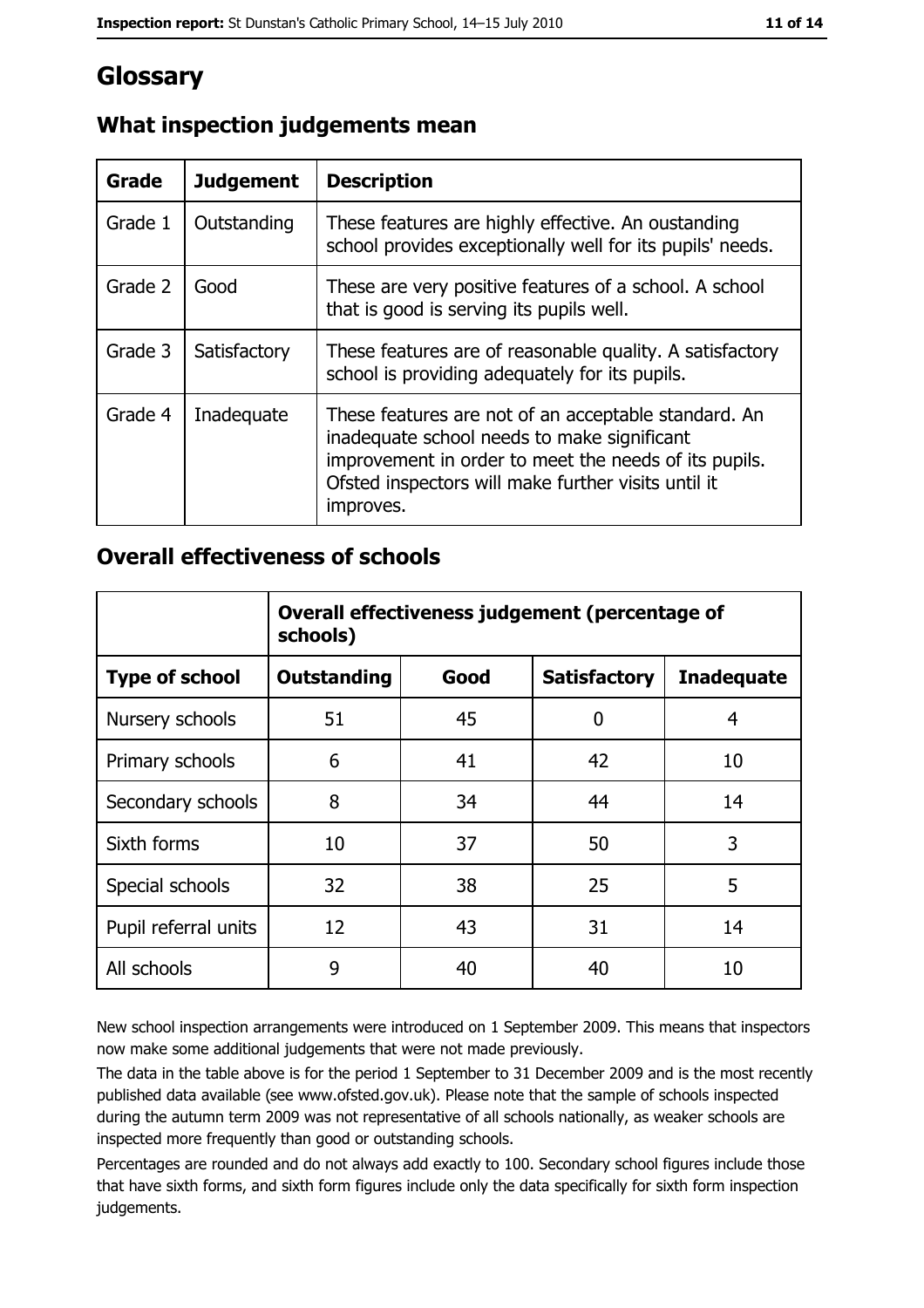# **Common terminology used by inspectors**

| Achievement:                  | the progress and success of a pupil in<br>their learning, development or training.                                                                                                                                                                                                                           |
|-------------------------------|--------------------------------------------------------------------------------------------------------------------------------------------------------------------------------------------------------------------------------------------------------------------------------------------------------------|
| Attainment:                   | the standard of the pupils' work shown by<br>test and examination results and in<br>lessons.                                                                                                                                                                                                                 |
| Capacity to improve:          | the proven ability of the school to<br>continue improving. Inspectors base this<br>judgement on what the school has<br>accomplished so far and on the quality of<br>its systems to maintain improvement.                                                                                                     |
| Leadership and management:    | the contribution of all the staff with<br>responsibilities, not just the headteacher,<br>to identifying priorities, directing and<br>motivating staff and running the school.                                                                                                                                |
| Learning:                     | how well pupils acquire knowledge,<br>develop their understanding, learn and<br>practise skills and are developing their<br>competence as learners.                                                                                                                                                          |
| <b>Overall effectiveness:</b> | inspectors form a judgement on a school's<br>overall effectiveness based on the findings<br>from their inspection of the school. The<br>following judgements, in particular,<br>influence what the overall effectiveness<br>judgement will be.                                                               |
|                               | The school's capacity for sustained<br>improvement.<br>Outcomes for individuals and groups<br>of pupils.<br>The quality of teaching.<br>The extent to which the curriculum<br>meets pupil's needs, including where<br>relevant, through partnerships.<br>The effectiveness of care, guidance<br>and support. |
| Progress:                     | the rate at which pupils are learning in<br>lessons and over longer periods of time. It<br>is often measured by comparing the<br>pupils' attainment at the end of a key<br>stage with their attainment when they<br>started.                                                                                 |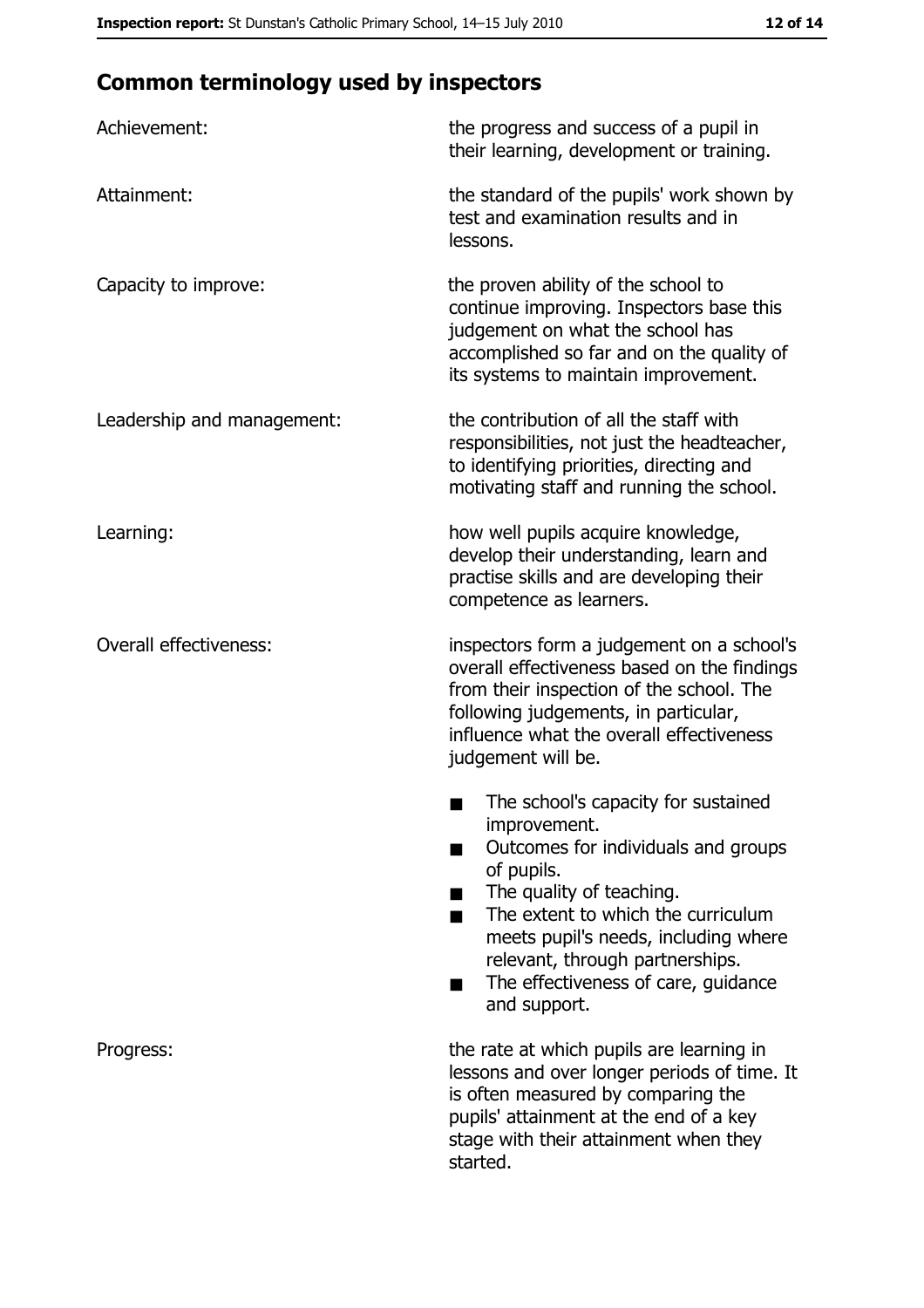This letter is provided for the school, parents and carers to share with their children. It describes Ofsted's main findings from the inspection of their school.



16 July 2010

Dear Pupils

Inspection of St Dunstan's Catholic Primary School, Birmingham, B14 7LP

Thank you for making us so welcome when we inspected your school. You told us a lot about your school and what you think of it. We judge this to be a good school, and here are some of the good things we found during our visit.

You make good progress from the Nursery through to Year 6.

Teaching is good and you enjoy learning. There are lots of trips and visitors to make learning interesting.

You feel really safe in school. You behave well, work hard, treat each other kindly and show respect for everyone, wherever they come from.

The headteacher, staff and governors work hard to make sure the school is good and continues to improve.

You know what you need to do to be healthy. Most of you eat sensibly and take lots of exercise.

Those of you who have responsibilities carry them out well. You care about people in the world who are less fortunate than yourselves.

The school takes good care of you and makes sure you are safe.

In order for the school to be even better we are asking your teachers to:

- make sure that work is always matched to your learning needs  $\blacksquare$
- improve the way the school uses the information it has about you to plan work, to  $\blacksquare$ keep a good record about how well you are doing and help you assess how well you are doing
- $\blacksquare$ make sure marking tells you exactly what you need to do to improve your work and for teachers to give you time to correct or make your work better.

You can help by asking teachers if you are not sure how well you are doing or how to improve your work. If you find work too easy, then tell teachers so that they can help you do better. We wish you well for the future.

Yours sincerely

Ted Wheatley

Lead inspector